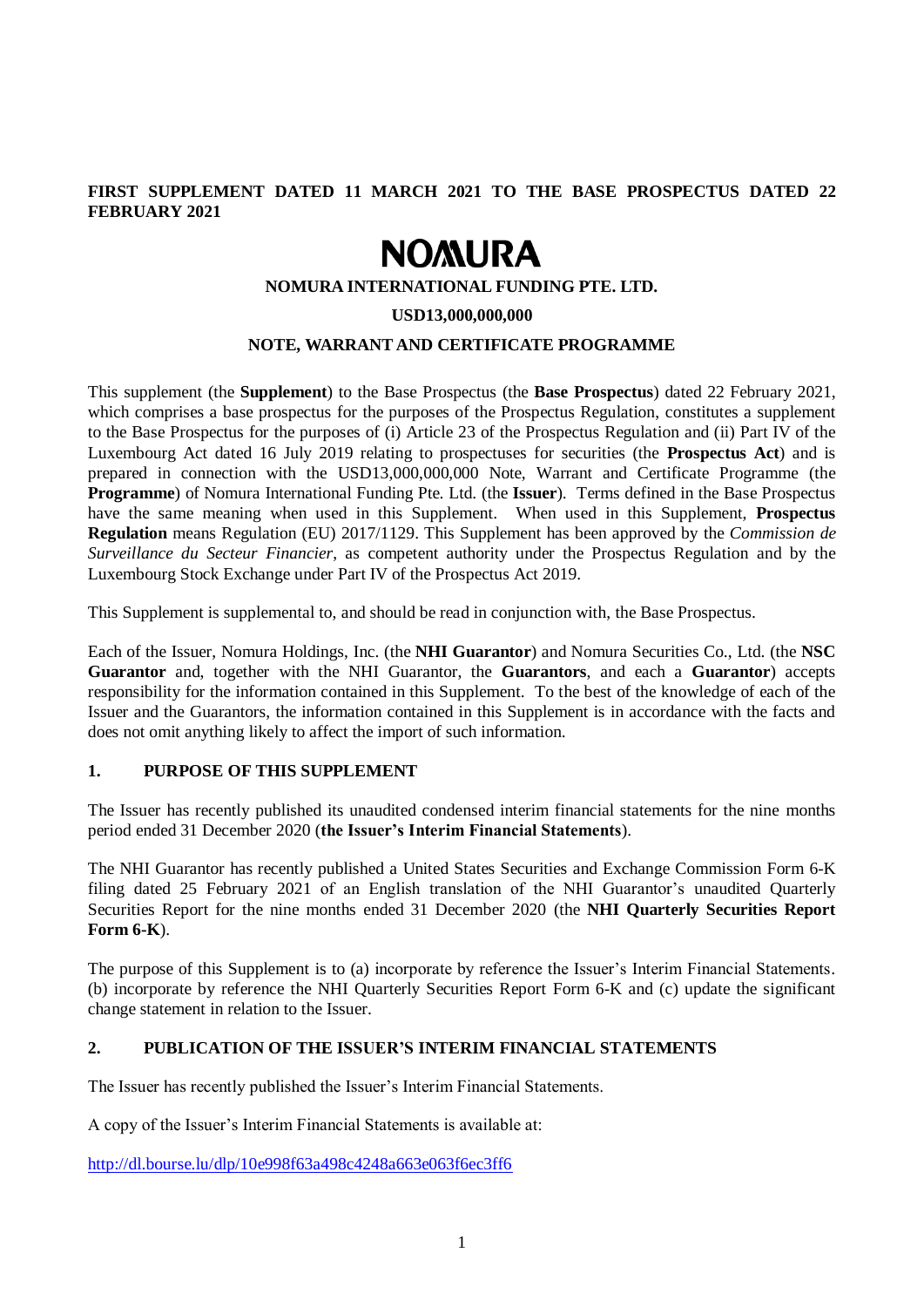By virtue of this Supplement, the Issuer's Interim Financial Statements are incorporated by reference in, and form part of, the Base Prospectus.

As such:

- (i) the following text shall be added on page 105 of the Base Prospectus immediately following the existing paragraph (r):
	- "(s) the Unaudited Condensed Interim Financial Statements of the Issuer for the nine months period ended 31 December 2020; and"; and
- (ii) the following additional section shall be added at the end of the Nomura International Funding Pte. Ltd. section of the table of cross-references which ends on page 106 of the Base Prospectus:

# **Unaudited Condensed Interim Financial Statements of the Issuer for the nine months period ended 31 December 2020**

| Director's Report                                      | Pages 1 to 2  |
|--------------------------------------------------------|---------------|
| <b>Independent Review Report</b>                       | Page 3        |
| Condensed Interim Statement of Comprehensive<br>Income | Page 4        |
| Condensed Interim Balance Sheet                        | Page 5        |
| Condensed Interim Statement of Changes in Equity       | Page 6        |
| <b>Condensed Interim Cash Flow Statement</b>           | Page 7        |
| Notes to the Condensed Interim Financial Statements    | Pages 8 to 35 |

# **3. PUBLICATION OF THE NHI QUARTERLY SECURITIES REPORT FORM 6-K**

The NHI Guarantor has recently published the NHI Quarterly Securities Report Form 6-K.

A copy of the NHI Quarterly Securities Report Form 6-K is available at:

https://www.nomuraholdings.com/investor/library/sec/6k/210225/210225.pdf

By virtue of this Supplement, the NHI Quarterly Securities Report Form 6-K is incorporated by reference in, and forms part of, the Base Prospectus.

As such:

(i) the following text shall be added on page 105 of the Base Prospectus immediately following the new paragraph (s) (inserted as described at paragraph 2(i) above):

"(t) the Form 6-K of the NHI Guarantor dated 25 February 2021, containing an English translation of the NHI Guarantor's unaudited Quarterly Securities Report for the nine months ended 31 December 2020 (but excluding any documents incorporated therein) (available at [https://www.nomuraholdings.com/investor/library/sec/6k/210225/210225.pdf\)](https://www.nomuraholdings.com/investor/library/sec/6k/210225/210225.pdf);"; and